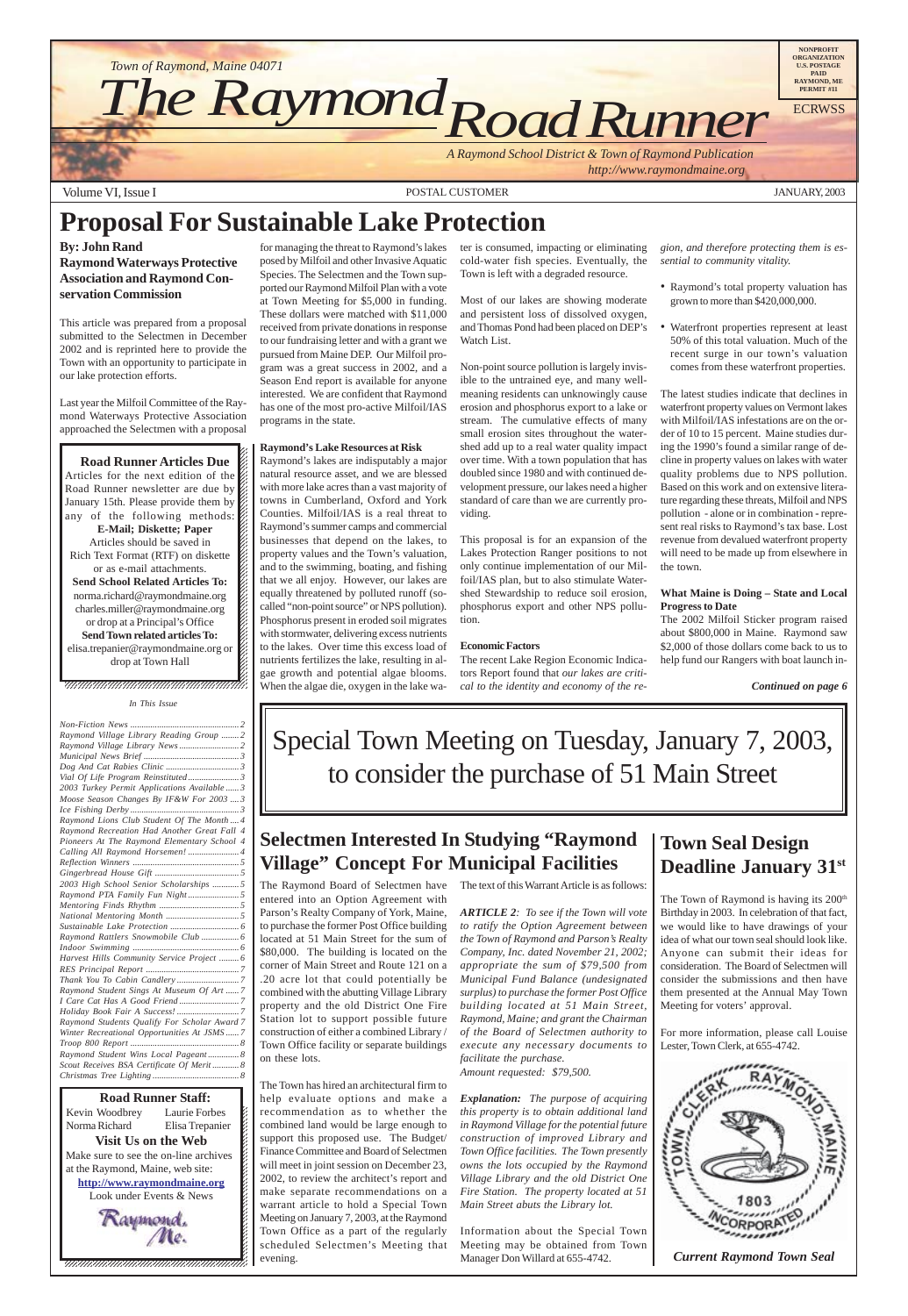#### **S Y UNDAY M Y ONDA T Y UESDA W Y EDNESDA T Y HURSDA F Y RIDA SATURDA FB=**Fire Barn **JS=**Jordan-Small **KC=**Kokatosi Campgnd **RE**=Raymond Elementary **TG=**Town Garage RT85 **TH=**Town Hall **VL**=Village Library **VC**=Village Church **<sup>1</sup> NEW YEARS DAY TOWN OFFICE CLOSED LIBRARY CLOSED NO SCHOOL <sup>2</sup> 6:30PM KC** Lions Club **LIBRARY CLOSED <sup>3</sup> 4:30-10:30PM** Friday Night Ski Program Grades 7-12 **4 5 6 4:00PM** LITCHFIELD JSMS vs Litchfield Basketball **<sup>7</sup> 3:15-4:15PM RE** Dance Class **6:30-8:00PM VC** Troop 800 Meeting **7:00PM TH** Selectmen **<sup>8</sup> 12:30-1:45PM RE** Karate **12:30-5:00PM** Wednesday Ski Program Grades 4-6 **<sup>9</sup> 9:15AM VL** Baby Time **9:45AM VL** Toddler Time **10:30AM VL** Preschool Story Time **4:00PM BUCKFIELD** JSMS vs Buckfield **Basketball <sup>10</sup> 4:30-10:30PM** Friday Night Ski Program Grades 7-12 **11 14 <sup>15</sup> 9:00AM VL 18** January 2003 **Events and Meeting Schedule**

| $12$ | 13<br>4:00PM JS<br><b>JSMS vs Durham</b><br>Basketball<br>7:00PM TH<br>Selectmen with<br>Budget/Finance<br>Committee - CIP | 14<br>3:15-4:15PM RE<br>Dance Class<br>6:30-8:00PM VC<br>Troop 800 Meeting                                                                                          | 15<br>$9:00AM$ VL<br><b>Library Board Meeting</b><br>12:30-1:45PM RE<br>Karate<br>12:30-5:00PM<br>Wednesday<br>Ski Program<br>Grades 4-6<br>7:00PM JS<br><b>School Committee</b>             | 16<br>9:15AM VL<br>Baby Time<br>9:45AM VL<br><b>Toddler Time</b><br><b>10:30AM VL</b><br>Preschool Story Time                                                                                                         | 17<br>4:30-10:30PM<br><b>Friday Night</b><br>Ski Program<br>Grades 7-12<br>End of Second Quarter<br><b>JSMS &amp; RES</b> | 18 |
|------|----------------------------------------------------------------------------------------------------------------------------|---------------------------------------------------------------------------------------------------------------------------------------------------------------------|----------------------------------------------------------------------------------------------------------------------------------------------------------------------------------------------|-----------------------------------------------------------------------------------------------------------------------------------------------------------------------------------------------------------------------|---------------------------------------------------------------------------------------------------------------------------|----|
| 19   | 20<br><b>MARTIN LUTHER</b><br><b>KING JR. DAY</b><br><b>NO SCHOOL</b>                                                      | 21<br>3:15-4:15PM RE<br>Dance Class<br><b>4:00PM POWNEL</b><br><b>JSMS vs Pownel</b><br>Basketball<br>6:30-8:00PM VC<br>Troop 800 Meeting<br>7:00PM TH<br>Selectmen | 22<br><b>9:00AM VL</b><br><b>Library Board Meeting</b><br>12:30-5:00PM<br>Wednesday<br>Ski Program<br>Grades 4-6<br>12:30-1:45PM RE<br>Karate<br><b>7:00PM RE</b><br><b>School Committee</b> | 23<br>9:15AM VL<br>Baby Time<br>9:45AM VL<br><b>Toddler Time</b><br><b>10:30AM VL</b><br>Preschool Story Time<br><b>4:00PM MINOT</b><br><b>JSMS vs Minotl</b><br>Basketball<br>7:00PM KC<br><b>Cemetery Committee</b> | 24<br>4:30-10:30PM<br>Friday Night<br>Ski Program<br>Grades 7-12<br><b>Report Cards Home</b><br><b>JSMS &amp; RES</b>     | 25 |
| 26   | 27<br><b>4:00PM MECHANIC</b><br><b>FALLS</b><br><b>JSMS vs Mechanic Falls</b><br>Basketball                                | 28<br>3:15-4:15PM RE<br>Dance Class<br>6:30-8:00PM VC<br>Troop 800 Meeting<br>7:00PM TH<br>Conservation<br>Commission                                               | 29<br>12:30-5:00PM<br>Wednesday<br>Ski Program<br>Grades 4-6<br>12:30-1:45PM RE<br>Karate                                                                                                    | 30<br>9:15AM VL<br>Baby Time<br>9:45AM VL<br><b>Toddler Time</b><br><b>10:30AM VL</b><br>Preschool Story Time<br>4:00PM JS<br><b>JSMS</b> vs Monmouth<br><b>Basketball</b>                                            | 31<br>4:30-10:30PM<br>Friday Night<br>Ski Program<br>Grades 7-12                                                          |    |

# **Raymond Village Library News**

### **Holiday Hours**

The Library will be closed Wednesday, January 1, and Thursday, January 2, 2003. It will also be closed on January 20, celebrating Martin Luther King, Jr. Day.

Remember that during the winter months of January and February the library closes on Mondays and Wednesdays at 7pm.

### **Craft Workshop**

Once again our very crafty ladies will be sharing their talents by offering a craft workshop at the library on January 25, from 9:30am to 11am. They will teach us how to make greeting cards by using paper piercing techniques. This will be limited to 15 people. Teens and adults can sign up at the library. All materials will be provided.

### **Thank You**

A hearty thank you to everyone who baked for and bought at the library's Holiday Bake Sale on Sunday, December 8. It was a delicious success. The tables were replete with a generous variety of pies, cakes, brownies, cookies, candies, breads and even soup mixes. The attractive presentations and aromas enticed even the most disciplined calorie conscious among us.

### **Cleaning Out?**

We hope everyone had an enjoyable and safe holiday, and now we want to help you make room for all your new acquisitions. You can donate your used books, audio tapes, CD's, videos and even puzzles to the library. We will welcome them with open arms and remember, the donations are tax deductible.

### **Notice**

### <span id="page-1-0"></span>**Non-Fiction News By: Charles Murray**

"The Hole in the Universe," Subtitled "How Scientists Peered over the Edge of Emptiness and Found Everything," is an intriguing introduction to the current modern theories of Physics.

In this well-written and very readable volume the author K.C. Cole traces the development of the Cosmological concept of "Nothing" and the Mathematical concept of "0" from the early Greeks to the most current theorists. During her development, she highlights the importance of the various theories to the slow and sometimes uneven progress made to arrive at the present concepts of String Theory and an 11 Dimension Universe. In many cases religious beliefs, early Greek philosophical thinking, Roman Numerals, and the difficulty of conceiving of 0 as a number hampered the progress.

A diverse group of thinkers, including Democritus, Isaac Newton, Johannes Kepler, George Boole, Michael Faraday, Albert Einstein, John-Paul Sartre, and Stephen Hawking and many more less familiar names are mentioned. Their contributions to the current theories are detailed in a logical sequence which facilitates understanding of these concepts and their importance to current thought. Ms. Cole includes a comprehensive bibliography and a section entitled Supporting Cast which allows the interested reader the opportunity of furthering their knowledge of the current theories of the Universe in which we live.

This is a volume which, though presenting some very complex and cutting edge theory, is written in a manner that is accessible to the layperson with even a rudimentary understanding of Physics, which certainly includes this reviewer.

If you want to understand the importance of the concepts of String Theory and Multi-dimensional Universes to YOUR LIFE read this exciting presentation.

Please send any comments or ideas for new reviews to the addresses below.

Charles Murray P.O. Box 227 Raymond, Me 04071 or e-mail to cmurray1@maine.rr.com.

### **Raymond Village Library Reading Group Notes By: Claudia Trend**

In November, the Library Reading Group discussed "City of Light" by Lauren Belfer. We agreed that the book, set at the turn of the century (circa 1900), is an enthralling tale that would make an excellent movie. There are several interesting plot threads, and the setting is historically correct, making it easy to imagine life before electricity. Most of the story is about the creation of the first hydroelectric plant at Niagara Falls and the effect that changes have upon the characters for good and for ill, both long and short term. The discussion began at 7pm and, as usual, went overtime since we were so absorbed in our subject.

Our group enjoyed comparing the portrayal of business practices in 1900 to those of the year 2002. In our view, the role of women appeared quite familiar (surprisingly, not that much has changed). The "good old boy" network in commerce does not seem to have changed much either, while the nature of female networking has expanded. Since we are of a wide span of ages in the group, we also enjoyed comparing the degrees of change in technology and attitudes, depending upon when we each came of age into womanhood, as it were. A remarkable number of issues alive then, environmental, social, educational, and cultural, may have evolved but are still powerful today.

Much of the book is the story of the headmistress at a private school in Buffalo, New York, and how her life intertwines with that of notable politicians, businessmen, and society figures of the day. It is also a story of a city that even while reaching its peak, can foresee its own inevitable decline.

Next month (January 2003, no meeting in December) we will be discussing a play by Thurber, "The Male Animal," which is supposed to be a comedy. One of the characters is named Nutsy Miller. I look forward to writing the aftermeeting report of that one! If interested, contact our Librarian, Barbara Thorpe, to get a copy of the play for January's meeting.

As of January 31, 2003, all dogs must be licensed to avoid incurring a late fee.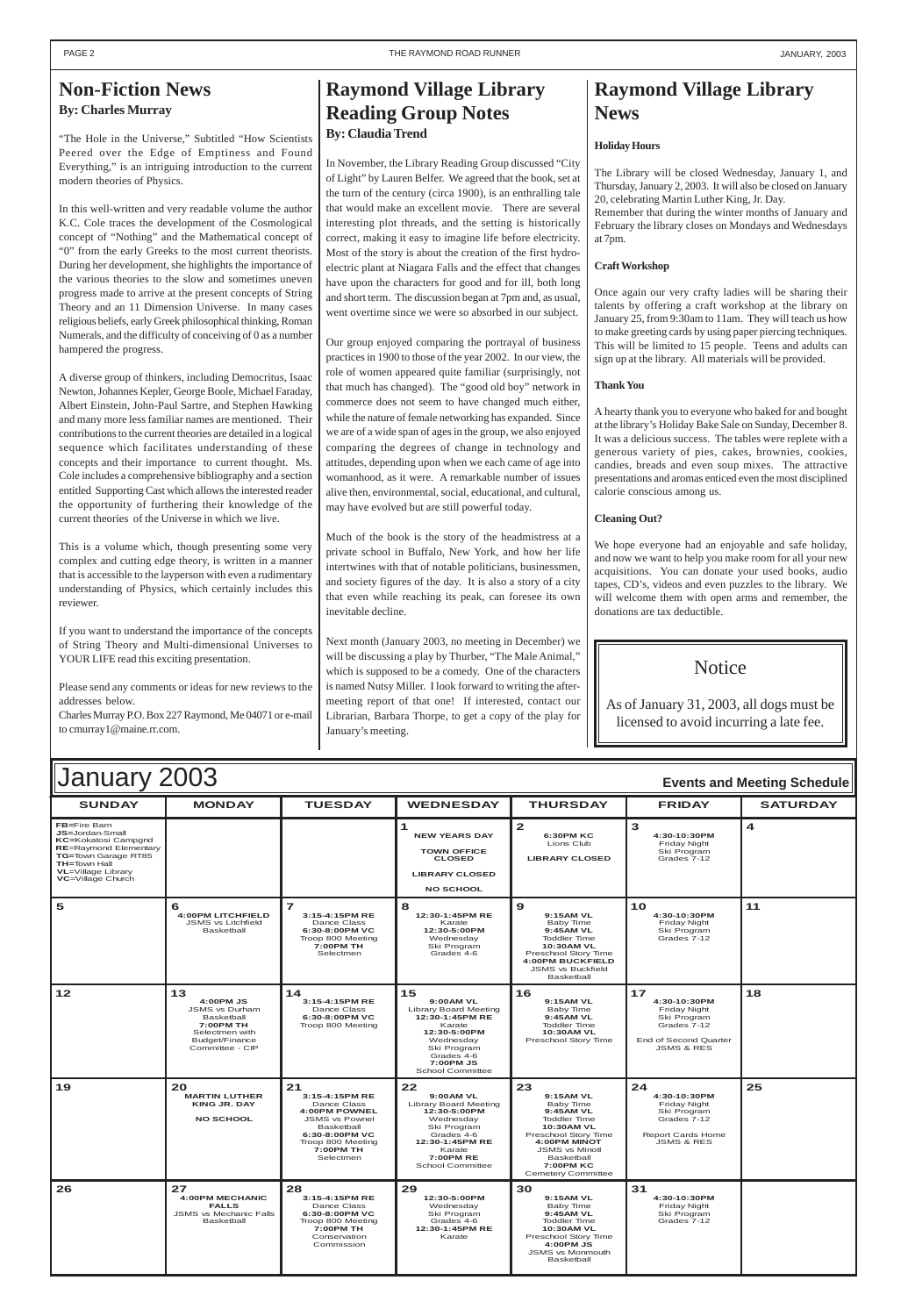#### **RAYMOND FIRE/RESCUE ACTIVITY LOG**

| DATE                      | TIME LOCATION                                          | TYPE OF CALL                                       |
|---------------------------|--------------------------------------------------------|----------------------------------------------------|
| <b>RESCUE</b>             |                                                        |                                                    |
|                           | 11/16/2002 156 WEBBS MILLS RD                          | DIFF.BREATHING                                     |
|                           | 11/17/2002 1322 THOMAS PND TERR                        | <b>DIABETIC EMER</b>                               |
|                           | 11/18/2002 849 PLAINS RD                               | <b>CHEST PAIN</b>                                  |
|                           | 11/19/2002 1646 CASSELTON RD                           | <b>DIFF.BREATHING</b>                              |
|                           | 11/19/2002 1829 NO.RAYMOND RD                          | <b>ATTEMPTED SUICIDE</b>                           |
|                           | 11/20/2002 831 LEVY LANE                               | <b>FIRE STAND-BY</b>                               |
|                           | 11/23/2002 1413 MURCH LANDING RD MEDICAL EMER          |                                                    |
|                           |                                                        |                                                    |
|                           | 11/23/2002 1745 LEVY LANE                              | FIRE STAND-BY                                      |
|                           | 11/24/2002 2350 WEBBS MILLS RD                         | <b>CARDIAC</b>                                     |
| 11/25/2002 922 MILL ST    |                                                        | <b>SUBJ. UNCON</b>                                 |
| 11/27/2002 1459 PINE LANE |                                                        | <b>DIFF.BREATHING</b>                              |
|                           | 11/28/2002 1340 CONESCA RD                             | SUBJ. UNCON                                        |
|                           | 11/30/2002 428 WEBBS MILLS RD                          | <b>COMP.FRM SURGERY</b>                            |
| 11/30/2002                | 923 DAGGETT DR                                         | <b>TRAUMA FROM FALL</b>                            |
|                           | 12/4/2002 927 WHARF RD                                 | <b>FIRE STAND-BY</b>                               |
|                           | 12/4/2002 1220 M/A CASCO                               | <b>ABDOMINAL PAIN</b>                              |
|                           | 12/4/2002 2250 LEVY LANE                               | <b>DIFF.BREATHING</b>                              |
| 12/5/2002                 | 951 M/A WINDHAM                                        | <b>GENERAL ILLNESS 12/</b>                         |
| 5/2002                    | 1831 EGYPT RD                                          | <b>CARACCIDENT</b>                                 |
| 12/5/2002                 | 2039 ROOSEVELTTRAIL                                    | <b>ATTEMPTED SUICIDE</b>                           |
| 12/6/2002                 | 2244 KINGS GRANT                                       | SUBJ SPRYD W/MACE                                  |
| 12/7/2002                 | 29 FOREST RD                                           | <b>DIABETIC EMERGENCY</b>                          |
| 12/7/2002                 | 1636 M/A WINDHAM                                       | DIFF.BREATHING                                     |
|                           |                                                        |                                                    |
| 12/9/2002                 | 550 CAPE RD                                            | <b>DIFF.BREATHING</b>                              |
|                           | 12/9/2002 702 CAPE RD<br>12/9/2002 926 ROOSEVELT TRAIL | <b>DIFF.BREATHING</b>                              |
|                           |                                                        | <b>DIFF.BREATHING</b>                              |
| 12/9/2002                 | 1153 TURTLE COVE                                       | <b>FIRE STAND-BY</b>                               |
|                           | 12/9/2002 1638 M/A CASCO                               | <b>DIFF.BREATHING</b>                              |
|                           | 12/11/2002 1005 MEADOW RD                              | <b>BACK PAIN</b>                                   |
|                           | 12/12/2002 1512 ROOSEVELTTRAIL                         | <b>DIFF.BREATHING</b>                              |
| 12/13/2002 940 EGYPT RD   |                                                        | <b>CARACCIDENT</b>                                 |
|                           | 12/14/2002 932 CLEAR WATER DR                          | <b>STOMACH PAIN</b>                                |
|                           | 12/14/2002 1155 ROOSEVELTTRAIL                         | FIRE STAND-BY                                      |
|                           | 12/14/2002 1524 EGYPT RD                               | <b>HAND INJURY</b>                                 |
|                           | 12/14/2002 1618 M/A CASCO                              | MEDICAL EMERGENCY                                  |
| FIRE                      |                                                        |                                                    |
| 11/17/2002                | 608 M/A CASCO                                          | <b>CHIMNEY FIRE</b>                                |
|                           | 11/17/2002 1323 THOMAS PND TERR RESCUE ASSIST          |                                                    |
| 11/19/2002                | 809 MURRY DR                                           | <b>FIRE ALARM</b>                                  |
|                           | 11/20/2002 831 LEVY LANE                               | <b>SMOKE ALARM</b>                                 |
|                           | 11/23/2002 1745 LEVY LANE                              |                                                    |
|                           |                                                        | <b>SMOKE ALARM</b>                                 |
| 11/25/2002                | 923 MILL ST                                            | <b>RESCUE ASSIST</b>                               |
| 11/27/2002 1504 PINE LANE |                                                        | <b>RESCUE ASSIST</b>                               |
|                           | 11/28/2002 755 DEEP COVE RD                            | <b>PUBLICASSIST</b>                                |
| 11/30/2002                | 800 AROUND TOWN                                        | <b>BURNING PERMITS</b>                             |
| 11/30/2002                | 923 DAGGETT DR                                         | <b>RESCUE ASSIST</b>                               |
| 12/2/2002                 | 1217 M/A NAPLES                                        | <b>PUBLICASSIST</b>                                |
| 12/2/2002                 | 2017 RIVER RD                                          | UNPERMITTED FIRE                                   |
| 12/4/2002                 | 152 M/A WINDHAM                                        | <b>STRUCTURE FIRE</b>                              |
| 12/4/2002                 | 927 WHARF RD                                           | <b>FURNACE PROBLEM</b>                             |
| 12/5/2002                 | 1831 EGYPT RD                                          | <b>CARACCIDENT</b>                                 |
| 12/7/2002                 | 1000 AROUND TOWN                                       | <b>BURNING PERMITS</b>                             |
| 12/8/2002                 | 1000 AROUND TOWN                                       | <b>BURNING PERMITS</b>                             |
| 12/9/2002                 | 1153 TURTLE COVE                                       | <b>FIRE ALARM</b>                                  |
| 12/13/2002 940 EGYPT RD   |                                                        | <b>CARACCIDENT</b>                                 |
|                           |                                                        |                                                    |
|                           |                                                        | 12/14/2002 1155 ROOSEVELT TRAIL PWR LNS DWN W/FIRE |
|                           | 12/14/2002 1646 FAIRWAY DR                             | TREES/PWR LNS DWN                                  |

### <span id="page-2-0"></span>**Municipal News Brief**

The Raymond Board of Selectmen recently took the following actions in December 2002:

- Reviewed and approved the 2003/2004 Budget Development Schedule.
- 7. Authorized the Chairman of the Board of Selectmen to appoint a new Town Office / Library Building Committee. Of the eighteen individuals who expressed interest in being appointed to this Committee, the following nine were appointed: Ernest Allen; John Brennan; Marcia Corradini; Stanley Gifford; Selectman Chris McClellan; Selectman Betty McDermott; Louise Murray; Barbara Thorpe; Town Manager Don Willard; and Kevin Woodbrey.
- 8. Approved a proposal for minor renovation work at Town Office to comply with the recommendation made by the Maine Municipal Association Insurance Safety Inspector.
- Reviewed and authorized the December 3, 2002, and December 17, 2002, Treasurer's Warrants.
- 10. Considered and approved a warrant article for the acquisition of the former Post Office building located at 51 Main Street.
- 11. Scheduled a Special Town Meeting for Tuesday, January 7, 2003, to consider the purchase of 51 Main Street.
- 12. Discussed policy issues related to the upcoming Town-wide property revaluation.
- 13. Approval of administrative abatements and supplemental property tax assessments submitted by Contract Assessor Michael O'Donnell.
- 14. Approval of Quit Claim Deed for Map 54, Lot 67, Caton Road.
- 1. On December 3, 2002, the Selectmen held a Special Town Meeting to allow residents to vote on a proposal to provide 85% family health care insurance coverage to Raymond's full-time municipal employees through the remainder of this fiscal year. The proposal was approved.
- 2. Revised the Town's Personnel Policy to reflect the approval of family health care insurance.
- 3. Approved the following new street names:
	- a. Fire Lane 181-1 off Raymond Hill Rd. Colonial Lane;
	- b. Fire Lane 58-1 off Meadow Road Alfred Mann Drive;
	- c. Fire Lane 100A off Heidi Way Gram's Way;
	- d. Fire Lane 184-1 off Raymond Hill Rd Evergreen Terrace.
- 4. Consideration of use of Town owned property. The Windham Rotary Club, represented by Tom Noonan, requested permission to utilize the parking area at Raymond Beach and Tassel Top Park for this year's Annual Ice Fishing Derby. The Rotary Club has also requested a portion of Route 302 be closed to through traffic on the evening of Saturday, February 22, 2003, to allow for a concert and a fireworks display. The Selectmen voted to support this effort.
- 5. Voted to direct the Town Manager to schedule a meeting with the Budget/Finance Committee to discuss the purchase of real estate located at 51 Main Street (the old Post Office building).

- 10am -Trap Setting Contest for "Ice Fisherman of the Year"
- 12 Noon Polar Ice Dip for the Maine Children's Cancer Program
- All Day- Fish Weigh Station, Dept of IF&W
- display wagon.
- Snow sculpture exhibit
- 7pm Close Route 302 and detour through the Village.
- 7:30pm -Fireworks Display over Jordan Bay, free parking on closed section of Route 302.
- 8pm Outdoor Concert with John Cafferty & The Beaver Brown Band, tickets available in advance or at the gate.
- 10pm Re-open Route 302.

### **Moose Season Changes By IF&W For 2003**

The following are excerpts from the IF&W web newsletter by Mark Latti:

The Inland Fisheries and Wildlife Advisory Council voted to accept the IF&W Department's proposal to decrease the number of moose permits issued in some parts of the state, increase the amount of huntable area, and change what type of permits are issued to hunters.

Hunters will be issued an antler-less moose permit or a bull-only permit and the number of moose permits issued will change from 3,000 last year to 2,585 permits this year. In 2002 hunters were issued an antler-less moose permit, or an any-moose permit (cow or bull moose). Wildlife Management District 17 (parts of western Penobscot, southern Piscataquis and southern Somerset counties) was added as a new moose-hunting district. The number of moose permits will be lower in western Aroostook County as well as Piscataquis, northern Penobscot, northern Franklin and northern Somerset counties. Permit numbers will stay the same in eastern and southern Aroostook, Oxford, southern Franklin, southern Penobscot and Washington counties.

In 2002 there were 85,275 applicants, of these 63,266 were Maine residents and the other 22,009 were non-residents. Over one million dollars was generated through the moose lottery that is used for Department expenses and allows the license price to remain the same.

### **Dog And Cat Rabies Clinic**

The Town will be offering a Rabies Vaccination clinic for dogs and cats on Saturday, January 25, 2003, at the Public Works Garage, 387 Webbs Mills Road (Route 85), from 1pm to 3pm. The cost will be \$10 per animal. Anyone is welcome to bring their pets, but please have them restrained by leash or pet crate. The other animals can frighten the pets, and having them under control is imperative.

Once again Blue Seal Feeds will have a representative at the clinic giving away free dog and cat food and talking about nutrition for your pets.

Dr. Jim Stephenson and his staff will administer the vaccinations and issue the tags and certificates. The fee will be accepted by cash only.

2003 Licenses will be available at that time for a fee of \$4.00 for neutered dogs or \$7.50 for dogs not neutered. Please bring your Maine State Neutering certificate if you plan to have your dog licensed at this time, unless we already have it on file. Payment for licensing will be accepted by cash or check in the name of: Town of Raymond.

# **2003 Turkey Permit Applications Available At The Town Office**

The 2003 Turkey Permit applications are available at the Town Office. The deadline for filing is January 15, 2003. Twelve thousand permits will be issued for the 2003 season. The fee is \$10 for residents and \$40 for non-residents. For more information call 207-287-8000 or e-mail webmasterifw@state.me.us.

## **Vial Of Life Program Reinstituted**

Beginning in January 2003 the Raymond Fire/Rescue will be renewing the Vials of Life that have been previously initiated. Anyone who would like to participate in this program will be welcomed.

The Vital of Life is a "pill bottle" which is stored in your refrigerator to tell rescue personnel what your condition is and what you take for medications. The refrigerator was deemed the most universal storage place in anyone's home.

If you would like to renew your records and begin your participation, please call Dispatch at 655-7851 and the dispatcher will forward your name and number to our Rescue staff who will come to your house and help you fill out the information.

## **Ice Fishing Derby**

The Rotary Club of Windham will once again be holding its Ice Fishing Derby on Sebago Lake on February 22 & 23, 2003. The prize pool will be \$25,000 whether there is ice or not! This year the State Fish & Game Dept. will allow contestants to fish on several other lakes if Sebago is unsafe. Many other events are being added this year. Most of these events will happen right here in Raymond.

On Saturday, 2/22/03, at the Boat Ramp area on Route 302 the following events are planned:

The road closing will be done with the cooperation of the Cumberland County Sheriff's Department. This area will be open for Wharf Rd. residents, parking, and emergency vehicle traffic only.

A severe snow date of Sunday 2/23 is scheduled.

For further information about the Derby and other events, call l-866-375-FISH or visit www.icefishingderby.com.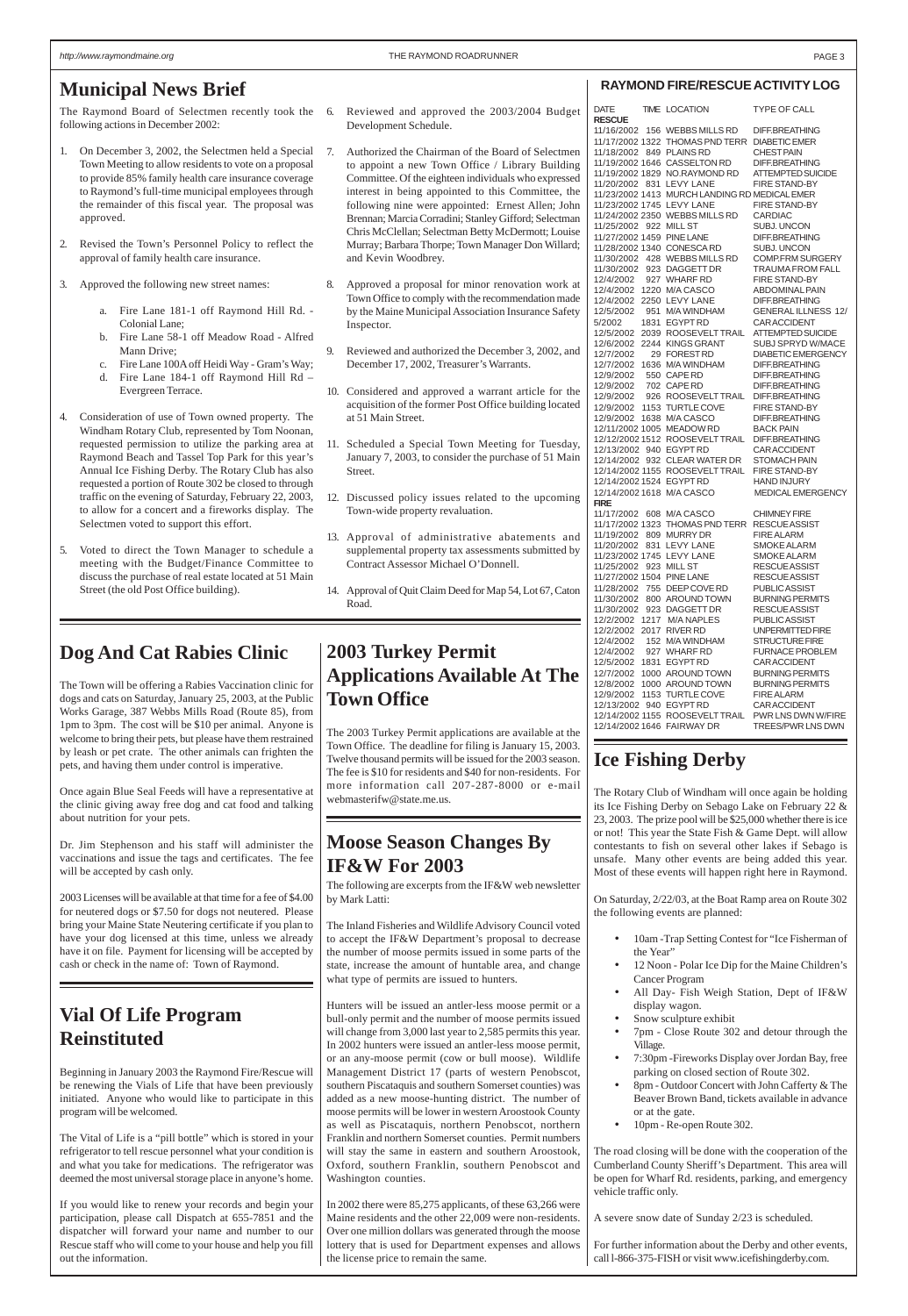

*Parents team up to make soccer truly a family affair!*



*Girls teams in Action! RRA and Library join to sponsor Red Cross Babysitting course.*



### **Raymond Recreation Had Another Great Fall Season!**



#### <span id="page-3-0"></span>PAGE 4 THE RAYMOND ROAD RUNNER AND THE RAYMOND ROAD RUNNER AND THE RAYMOND ROAD RUNNER

# **Raymond Lions Club Student Of The Month**

The Raymond Lions Club is pleased to announce that its December Student of the Month is Amanda Hammett. Amanda lives with her mother, Valerie, and her father, Phil.



She has excelled in spelling bees, public speaking, and has been chosen for District II for both music and chorus. She participated in Odyssey of the Mind, helping her group win fourth place last year. She enjoys reading, playing the piano and the flute, and skiing. She really likes living in rural Raymond and is committed to spreading the word about recycling.

Each month during the school year the Lions select an  $8<sup>th</sup>$ grade student that is well rounded, does well in school, and helps in the community. The Lions hope that those receiving the recognition will realize that they can have a huge impact on the community, both Raymond and beyond, by getting involved. The Lions also anticipate that younger students in the Raymond schools will start working now to get involved and help others so they may be considered as a "Student of The Month".

> I would like to talk about trail preservation, animal husbandry, and Raymond's 200<sup>th</sup> Birthday Celebration.



For more information on the Lions in Raymond, call Dale Gilman at 655-4114 or Bob Jones at 655-7163.

### **Pioneers At The Raymond Elementary School**

Students in Mrs. Tarr's, Ms. Parisi's, and Ms. Bottoms's classes have spent the last few months studying pioneer life as part of the second grade social studies curriculum. They had the opportunity to demonstrate their learning by creating wonderful projects in class and at home, sharing a breakfast of delicious pioneer foods, and inviting guest speakers into their classrooms. One very exciting speaker was the French Canadian trapper Jean-Claude St. Pierre. Jean-Claude (really Mr. Seymour, kindergarten

teacher) told stories of his life as a fur trapper. The children, and Jean-Claude, should be commended for their efforts and quality work in the study of pioneer life in early America. We have all enjoyed their creative projects on display in the

office, library, and classrooms.



### **Calling All Raymond Horsemen!**

It's been a long time since we horsemen have met. Winter is the only time we're not riding, so this is a good time to meet and talk over our issues in Raymond concerning our horses. I would like to have a meeting on Thursday, January 16th, 7pm at the Town Office, and I'll bring the cookies! Anyone is invited whether you own/keep a horse or not.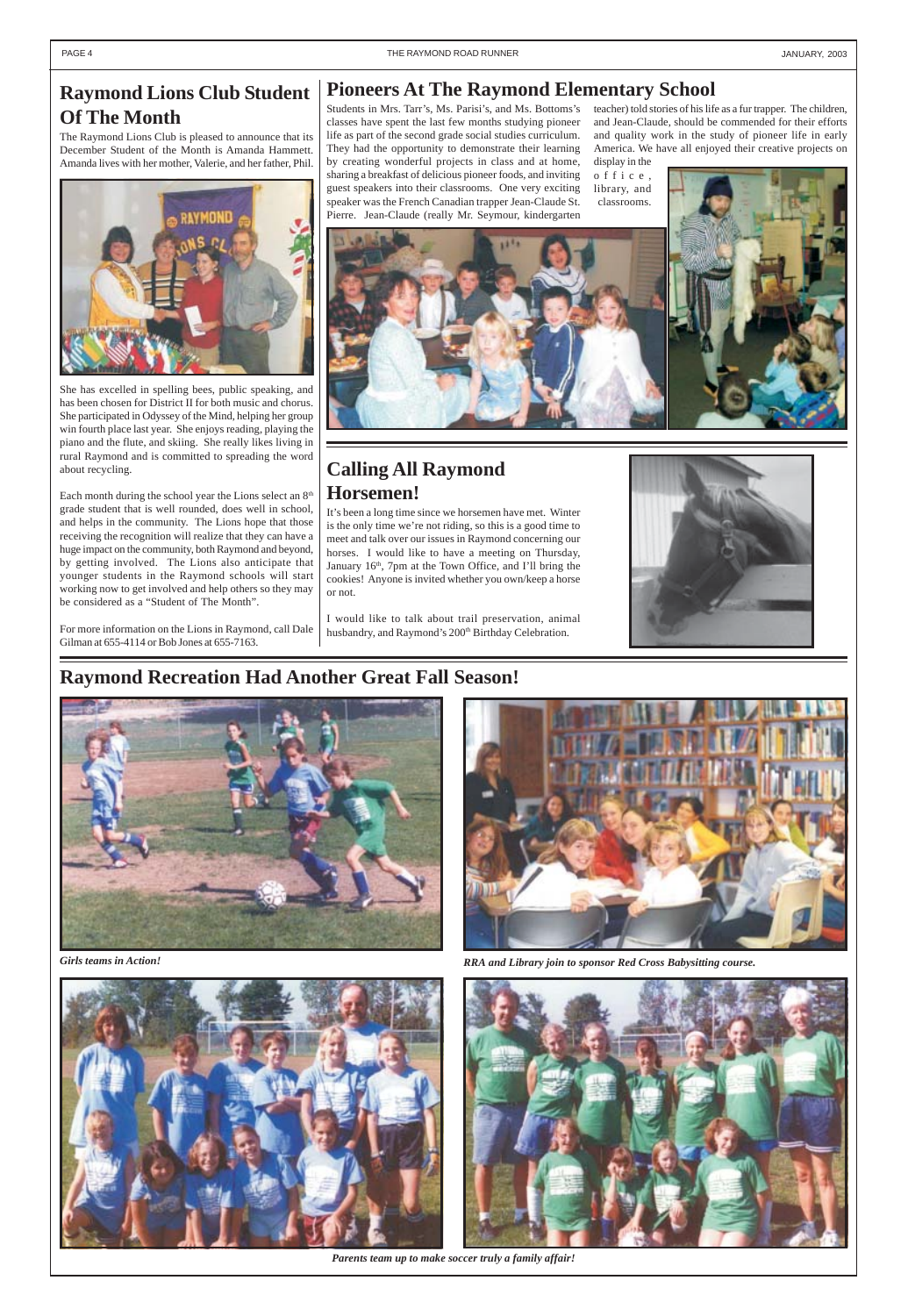## <span id="page-4-0"></span>**Reflection Winners**

The Raymond PTA would like to congratulate all students who participated in this year's Reflections Program. This year's prompt was "Signs of Courage". Thirty-six students submitted original works in the areas of visual arts, music, photography, or literature. All students received a certificate and were awarded Book Fair Bucks from the PTA. The following students were recognized for their Raymond winning entries:

Shannon Sutton (grade 1) – Literature, Grade K–2 Jennifer Walker (grade 1) – Visual Arts, Grade K–2 Cassandra Gordan (grade 4) – Literature, Grade 3–5 Daniel Connor (grade 4) – Visual Arts, Grade 3–5 Molly Keane-Dreyer (grade 4) – Music, Grade 3–5

# **National Mentoring Month – January 2003: Maine's Mentor Month Activities in January**

January is National Mentoring Month in Maine as well as across the nation. Two major events will benefit mentoring across the state. The Maine Mentoring Partnership and its local mentoring providers have partnered with WGME 13, Rotary International, Shaw's Supermarkets, Boy Scouts and friends to promote these events.

The first is a bottle drive to take place on January 4 and 5 from 9am to 3pm. It will take place at Shaw's Supermarkets across the state. Rotary Club members, Boy Scout troops, mentors and mentees will be sorting bottles and cans at Shaw's Supermarkets. Pepsi product refunds will go to Rotary International's fight to wipe polio off the planet. All other bottle and can refunds will go to the Maine Mentoring Partnership to continue mentoring efforts across the state. Rotary Clubs across the state have also pledged to make mentoring a priority in their clubs. Alan Cartwright, General Manager of WGME 13, said, "Simply save those returnables from your holiday gatherings and bring them to your local Shaw's. Money raised will be put to work fighting polio throughout the world and building mentoring here in Maine. "

The second, and much higher profile event, is the WGME 13 Mentor Telethon to be held on January 22nd from Noon to 11pm. Information about mentoring programs will be offered throughout the day, and mentoring organizations and Rotary Club members will staff the phone lines. Potential mentors will be asked to call in to WGME 13 for information about mentoring in their area and to volunteer. Mentoring programs throughout Maine are thankful for the support of WGME 13, Shaw's Supermarkets, Rotary Clubs, and Seltzer & Rydholm.

The Bottle Drive and Mentor Match-up Telethon provide an opportunity for service organizations, business and mentoring providers to get to know one another at the community level … it is about "friend raising" as well as fund raising!

Contact Lori Rand at the Raymond Mentoring Partnership for more about local mentoring: 655-8672, ext. 107.

### **Mentoring Finds Rhythm**

Djembe, Conga, Pandeiro….these are a few of the percussion instruments the Mentoring Partnership experienced during a full afternoon and evening of international rhythm music in mid-November. The Rhythm Inlet – Barbara Gail and Jeff Hanna of Mt. Vernon, ME first performed for all students at an assembly at JSMS, which was co-sponsored by the PTA. Barbara and Jeff then led a rhythm workshop for the mentoring program participants, who learned about and used a variety of handmade instruments. After the workshop, mentoring pairs created and decorated their own drums.

Mains' Pizza catered a great spaghetti dinner at the middle school, where 90 guests from the mentoring program and community gathered. Well fortified by pasta, The Rhythm Inlet, mentors and mentees drummed with their own handmade instruments and ones from around the world in a performance for their families. In our time with Barbara and Jeff we discovered some new perspectives on culture, music, creative expression and…rhythm! For more about the Mentoring Partnership, call our office at 655-8672, ext. 107.



# **Raymond PTA Family Fun Night**

The first Raymond PTA Family Fun Night on November 22 was a huge success with children, parents, school staff and friends joining in the festivities. All of the planned activities were well attended, including the book swap, Cake Walk, gift shop, movie, and storytelling. One of the highlights of the evening was storytelling with the Pink





Sparkle Witch. Children and adults alike had a great time trying their luck at the Cake Walk. The evening raised over \$600 to support the PTA's many programs for children, parents, and our schools. Plans are underway for next year's Family Fun Night.



Alexander O'Neill (grade 4) – Photography, Grade 3–5 Kees VanHaastern (grade 6) - Literature, Grade 6–8 Bryan Connor (grade 8) – Visual Arts, Grade 6-8

The winning entries will be entered in the State Reflections Program. The Maine State PTA will announce their winners in spring of 2003. We wish our Raymond students the best of luck.

Next year's theme for the Reflections program is "I am really happy when…"



*Back row: Molly Keane-Dreyer, Cassandra Gordan, Alexander O'Neill, Daniel Connor. Front row: Shannon Sutton, Jennifer Walker*



*Bryan Connor and Kees VanHaastern*

# **2003 High School Senior Scholarships Available**

In January applications for the many high school seniors' scholarships will be available through the Jordan-Small Middle School's Guidance Office or your senior high school guidance office. For more information please call Lynn Davis, Guidance Counselor, at 655-4743.

# **Gingerbread House Gift**

Jani Cummings's multi-level 2-3 class at Raymond Elementary School created this beautiful gingerbread house and presented it to Town Manager Don Willard as a gift to the Town.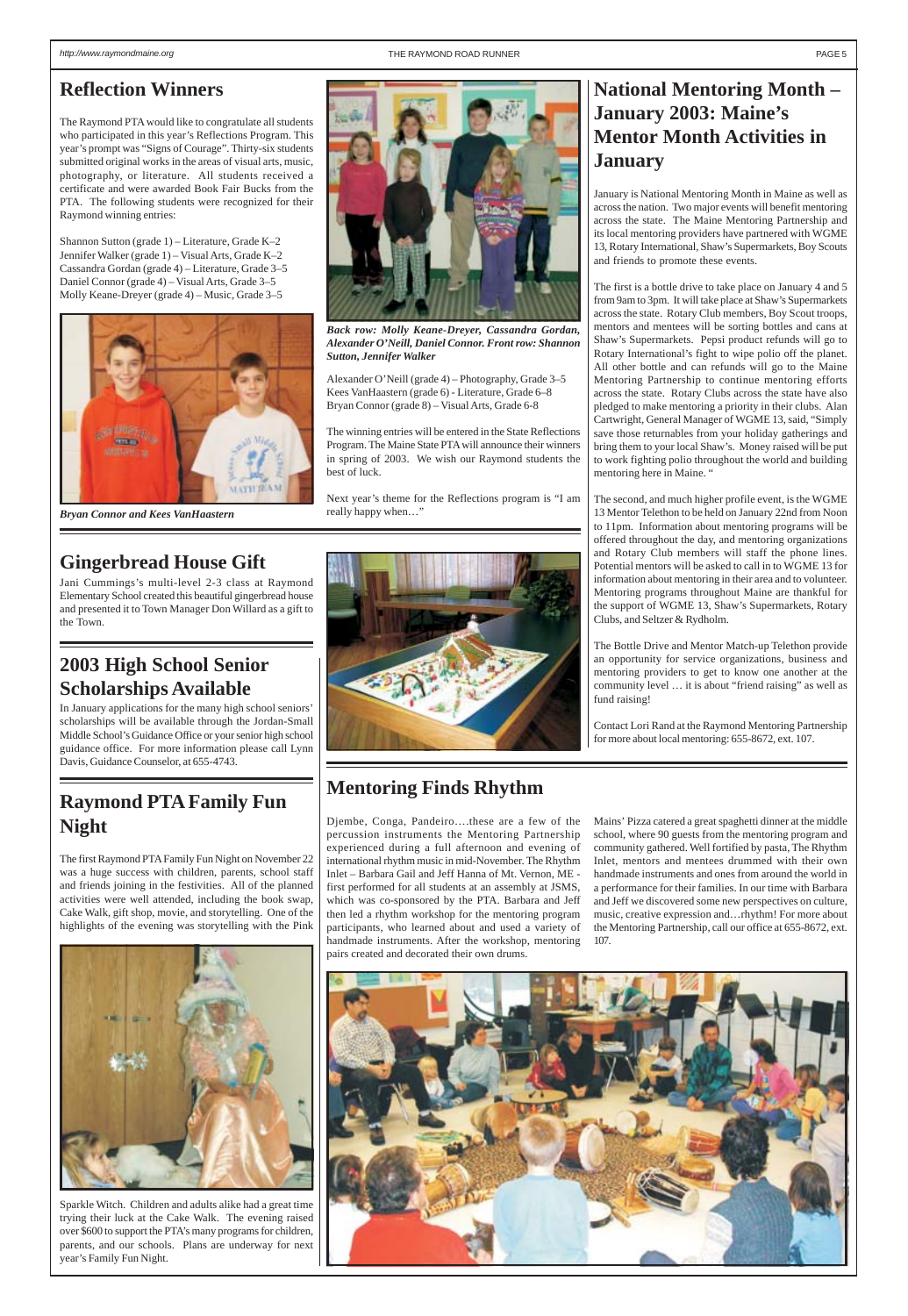spections and public education. We anticipate similar funding will be available for the 2003 season for Milfoil/IAS.

For the past two years the Raymond Conservation Commission has supported the Cumberland County Soil and Water Conservation District with implementation of a "319" grant from Maine DEP/EPA. The grant will have allowed stabilization of about 20 high priority erosion sites that were identified during watershed surveys of Raymond Pond and Crescent Lake. By completion, over \$60,000 of erosion control materials, equipment, time, and CCSWCD labor will have been invested in Raymond to fix eroding sites and camp roads – the largest sources of phosphorus pollution to our lakes. A similar sum of in-kind contributions will have been donated to the project as materials, equipment and volunteer labor. *In 2003 our grant will end, and with it will end the active Watershed Stewardship that our Town needs.*

In the late 1990's, the RCC and Raymond Waterways Protective Association completed watershed surveys of Raymond Pond and Crescent Lake that identified 200 erosion/ NPS sites. The surveys were made possible by over \$11,000 in funds from Maine DEP and hundreds of in-kind volunteer hours from RCC, RWPA and Maine DEP. The surveys provided the basis for the 319 Grant, which has addressed only 10% of the identified sites; 90 % of the sites are still damaging our lakes.

Charlie Turner and his volunteers from the Raymond Waterways Protective Association have been tirelessly collecting water quality data for our lakes for the past 25 years and educating us with his annual RWPA newsletter and meetings. The RWPA's efforts have been critical to understanding protection of our lakes. However, our Town's growth and the known water quality impacts that come with development are a clear signal that we need to expand our efforts throughout the Town's watersheds.

The Maine Lakes Partnership, an affiliation of major lake groups and agencies, has recently identified eight priorities to protect the State's lakes. We have selected the first three priorities as focus points for the Raymond Lake Protection Program. These are: 1. Invasive Aquatic Plants, 2. Compliance with land use laws, 3. Education, monitoring, and technical assistance to land owners.

#### **Proposal - Raymond's Lake Protection Program**

We are proposing to expand the Lake Protection Rangers' duties to include not only Milfoil/IAS prevention, but also Watershed Stewardship. These efforts will help reduce the risk of invasive plants and will reduce the pollutant load to our lakes to ensure long-term water quality. The Lake Protection Rangers' duties will include:

#### **Milfoil/IAS**

- 1. Educating all users of our waterways (that means each of us, our visiting friends and relations, and people from away that rent our camps or use our lakes) about the risks of Milfoil and the importance of cleaning boats and gear.
- 2. Inspecting boats and trailers at launches during busy times.
- 3. Training staff/volunteers to identify the plants and how to report and manage colonies.
- 4. Monitoring our lakes for Milfoil colonies and other IAS.
- 5. Identifying convenient locations where boats can be safely washed off.

#### **NPS Pollution Prevention**

- 1. Technical assistance to landowners to stabilize known, existing erosion sites (initial focus on the 200 sites identified in the Crescent Lake and Raymond Pond Watershed Surveys).
- 2. Technical assistance to camp road associations to ensure best practices are used.
- 3. Technical assistance to future watershed survey and remedy efforts on Panther Pond and Thomas Pond.
- 4. Public education via distribution of our survey reports and printed material prepared by Maine DEP, Portland Water District and CCSWCD.
- 5. Ongoing support of RWPA's activities.
- 6. Pursuit of state and federal grant opportunities to help build lake protection capacity for Raymond.
- 7. Support of CEO functions as time permits.

The RCC and RWPA support the Town's ongoing and necessary efforts to increase staffing in the Code Enforcement Office to ensure proper erosion and stormwater controls are in place at newly permitted development sites. While the focus of the Lake Protection Rangers will be public education and remedy of existing erosion sites, it is our intent that the Rangers work with Code Enforcement to further compliance with Raymond's Land Use, Shoreland Zone, and Subdivision ordinances.

Kevin Hughes, our lead Lakes Protection Ranger in 2002, is prepared to continue the Milfoil Program in 2003. One halftime employee would need to be hired to assist Kevin with Milfoil/IAS prevention, and one 3⁄4 time hourly employee would need to be hired to implement the Watershed Stewardship portion of the program. It is proposed that these positions be hired as part-time town employees. It is our intention to mobilize volunteers from each lake and engage the summer camps, Boy Scouts, and business interests to assist the Lake Protection Rangers with their duties.

#### **Budget and Funding**

The estimated budget for the 2003 Lake Protection Program is \$28,000. This estimate is based on \$21,600 in hourly wages (two lead Rangers for 20 weeks at 30 hours/week each at \$14/hr, and one assistant Ranger for 20 weeks at 20 hours/week at \$12/hr), and \$4,400 in expenses. Included in the budget is \$2,000 for ongoing RWPA lake monitoring and education activities. Funding for the program is proposed to come from several sources as follows:

Lake Protection Program Budget 2003 = \$28,000

#### Fund Sources:

Anticipated 2003 Maine DEP Milfoil/IAS grant = \$2,000 Unused funds from 2002 Milfoil program = \$ 6,000 2003 Fundraiser including RWPA membership = \$11,000 (private donations)

Total Fund Sources = \$19,000 Proposed warrant article May 2003 Town Meeting = \$ 9,000

To help administer the Lake Protection Program, it is requested that the Town provide account tracking as they did in 2003, which was greatly appreciated. This tracking effort would be somewhat greater than 2002, as we are proposing to combine the RWPA regular membership contributions and expenses into the program tracking.

The above proposed warrant article for \$9,000 represents an increase from the 2002 funding level; however it is only 1/3 of 1% (0.0033) of the Town's Municipal Budget of \$2,700,000. We believe that this funding by the Town is an essential and prudent investment in our lake resources.

The RWPA and RCC appreciate any and all support from the community for this important Raymond program. Watch for upcoming articles on lake protection and activities, including a Watershed Forum in April to engage and solicit input from Raymond's boards, committees and residents.

#### *Continued from page 1*

### <span id="page-5-0"></span>**Sustainable Lake Protection**

# **Raymond Rattlers Snowmobile Club**

The Raymond Rattlers extend a tremendous thank you to all local businesses and community support we received for the Holiday Helpers Program. The generosity of all was greatly appreciated to help make the holiday more cheerful for everyone.



As we begin the winter season, we would like to thank the Landowners for granting us permission to use their land. If it weren't for the Landowners, many of our Raymond snowmobile trails would not exist. Please keep this in mind and remain on marked trails and respect the land you are riding on.

Mark your calendars: Our next club meeting is on January 15th. New members are always welcome. Assuming our snow conditions are good, we will be hosting a Poker Run on January 25, with registration beginning at 9am at Kokatosi Campground. A club "Fun Ride" will be taking place on February 1. Time and location to be determined. Our 2nd annual Pig Roast will be held on March 15th.

Visit us on our website at www.raymondmaine.org. Click on the Recreation Link and look for Raymond Rattlers.

Contact our Club President Jeff, at 655-4400 if you have any questions.

# **Harvest Hills Community Service Project**

Mrs. Parisi and her second grade class should be very proud of their community service project last month. This class coordinated the collection of food, treats, toys, and cleaning supplies for the Harvest Hills Animal Shelter in



Fryeburg. Once again the children were delighted with the community support for this project. Students and other community members brought in many, many items, which filled the Harvest Hills van. Ms. Richard even donated a doghouse to the shelter. The children and Mrs. Parisi would like to thank everyone who helped to make their community service project such a big success.

# **Indoor Swimming**

Congratulations to all of the students who participated in the Fall Indoor Swim program. Due to hard work and determination, everyone passed their Red Cross swim levels! The students should be highly commended for their achievements and enthusiasm.

Spring swimming will be open to 3rd and 4th graders, with sign up through school in late February.

Mark your calendars now Wednesdays. March 12, 19, 26 April 2, 9, 16

We look forward to seeing you in the spring



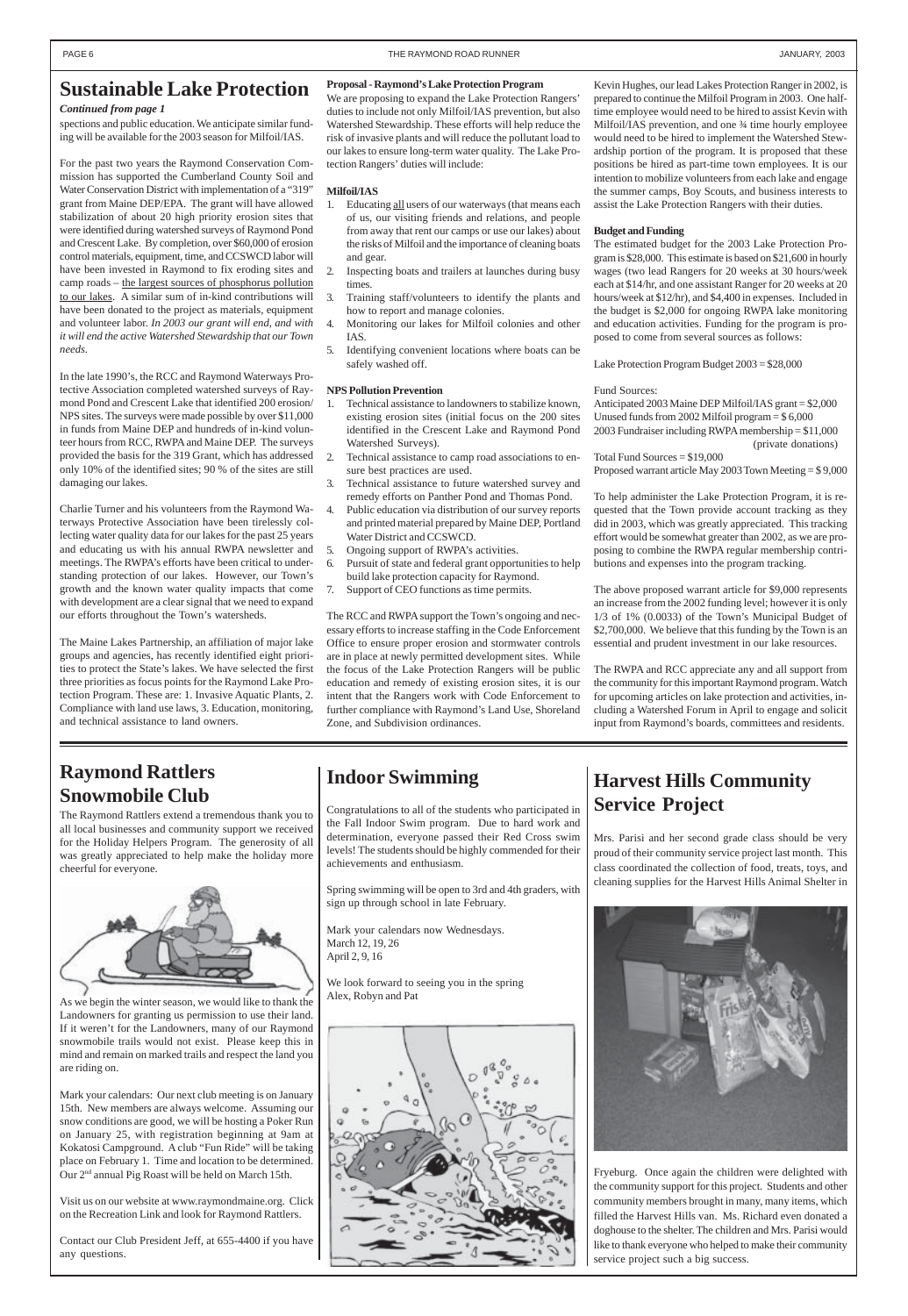# **Holiday Book Fair A Success!**

Despite a snow day last week, the holiday book fair was a great success. The Raymond PTA was able to donate over \$2400 worth of books to the Elementary School and the Jordan-Small Middle School libraries. Thanks to all who helped with the book fair and to those who supported the fair by buying books! We will be holding our regular book fair in March. If you missed this one or need books for summer reading, be sure to stop by the Scholastic Book Fair in March.

<span id="page-6-0"></span>Raymond is a very special community, in part because of the generosity and kindness of its residents. This was especially true during last month's holiday season when many, many people came together to assist friends and neighbors. Our students were an important part of these efforts, and I would like to congratulate staff members and students who collected and distributed toys and food to those in need. Mrs. Potter's fourth grade class and Mrs. Tarr's second grade class should also be recognized for their hard work and great organizational skills during their collection for Raymond area families. Mrs. Parisi's class did an outstanding job collecting for the Harvest Hills Animal Shelter. I am so very proud of their efforts.

The winter months bring additional challenges to the school, especially when it comes to busing students. Please be aware that the bus schedule may change by 5 to 10 minutes due to road conditions. We ask for your patience, and for your assistance, in making sure that all children are transported safely to and from school. This is a good time to review with your child bus safety practices, especially waiting in your driveway until the bus comes to a complete stop and the bus driver indicates that it is safe to board the bus. With the prospect of snow-covered roads and high snow banks, it is very important to have an adult supervising children at the bus stops. Our drivers have a very difficult job, and they thank you for your continuing support.

### **Thank You To Cabin Candlery**

## **New Winter Recreational Opportunities At Jordan-Small**

Jordan-Small Middle School and Raymond Recreation Association are continuing their partnership to provide more recreational opportunities to Raymond students. A new Nordic ski program with cross country skiing and snowshoeing is being initiated in conjunction with the middle school physical education program. This is a very exciting pilot program for students in grades 5 and 6 that

may expand to other grade levels, the elementary physical education program, and to other community organizations.

Raymond Recreation Association is looking for donations of equipment or money to outfit the first year of this program. Contributions can be sent to Raymond Recreation Association, PO Box 562, Raymond, ME 04071. A \$50 donation will provide a pair of snowshoes, while a \$100 donation will buy a pair of skis.

Donations of equipment are also being sought. Used skis with any type binding in lengths from  $160 - 200$  cm can be used. Used boots, any size, must be for Salomon SNS bindings. Call Pat Smith at 655-4567 if you have used equipment. E-mail Joni Merrill, physical education teacher at the Jordan-Small Middle School, at joni.m@raymondmaine.org if you have any questions about the program. This is an exciting opportunity for Raymond students and for the community, and we look forward to sharing its progress with you through the winter.

# **Raymond Students Qualify For AP Scholar Award**

Yarmouth, Maine, December 9, 2002...Headmaster Peter W. Mertz of North Yarmouth Academy is pleased to announce several students have been named AP Scholars by the College Board in recognition of their exceptional achievement on the college-level Advanced Placement (AP) Examinations. Only about 14 percent of the nearly 938,000 students who took AP Examinations in May 2002 performed at a sufficiently high level to merit such recognition.

The College Board recognizes various levels of achievement based on the number of year-long courses and exams (or their equivalent semester-long courses and exams). At North Yarmouth Academy:

 Matthew Fortin of Raymond qualified for the AP Scholar with Distinction Award by receiving grades of 3 or higher on five or more AP Examinations, with an average exam grade of at least 3.5.

 Benjamin White of Raymond qualified for the AP Scholar with Honor Award by receiving grades of 3 or higher on four or more AP Examinations, with an average exam grade of at least 3.25. Mr. White was an underclassman when he took the AP Examinations in May 2002. He will have at least one more year in which to do college-level work and possibly earn another Advanced Placement Award.

AP Examinations are graded on a 5-point scale, with 5 being the highest score. Most of the nation's colleges and universities award credit and/or placement for grades of 3 or higher, and more than 1,400 institutions award a year of credit (sophomore standing) to students with a sufficient number of qualifying grades. This year, there were 35 AP Examinations offered in 23 subject areas, each consisting of multiple choice and free-response (essay or problemsolving) questions.

The College Board is a national nonprofit association whose mission is to prepare, inspire, and connect students to college and opportunity. Founded in 1900, the association comprises more than 4,200 schools, colleges, universities, educations systems, and organizations. The Board promotes — by means of responsive forums, research, programs, and policy development — universal access to high standards of learning, equity of opportunity, and sufficient financial support so that every qualified student is prepared for success in college and work.

Paige Richards, second grader at the Raymond Elementary School, demonstrated how she follows the I Care Rule, "We are responsible for what we say and do," when she quickly returned a \$50 bill that she found on the playground. I Care Cat and RES students and staff were very proud of Paige.

In the event that your child's bus is very late and you are unable to contact the school, please call the Raymond Dispatch Office at 655-7851. They are in radio contact with all of our drivers and can provide you with information about the location of your child's bus. On early release days, or if it is snowing at dismissal, I will remain in the school office until all students and the buses are safely home to answer any questions about the bus runs. I also want to remind parents again to have emergency plans in place should we need to bus students home before our 3:15 dismissal.



**I Care Cat Has A Good Friend Raymond Student Sings At The Portland Museum Of Art**

We have been so happy over the past five years to have developed a wonderful working relationship with St. Joseph's College. You may have noticed a number of college students working in our classrooms over the past semester. We were very pleased to have four student teachers working in our district: Michael Kippenberger with Mrs. Tarr, Beth Tkachuk with Mrs. Parisi, Julie Vyr with Mrs. Gorham, and Lindsey Hirsch with Mrs. Gosselin at Jordan-Small. St. Joseph's College also places interns in the local schools to provide them with school based training to supplement their coursework. Reading interns worked with our students each Tuesday and Thursday morning. We were fortunate to have Hayley Collins, Angela Craib, Kayla Fessenden, Tara Gagnon, Michelle King, Julie Masciarelli, Lisa McGregor, Crystal Page, Kacey Pike, Deirdre Regan and Janelle Smith sharing their interests and their talents with our students. We look forward to having St. Joseph's College math interns join us in January.

Tenth grade student Renee Fortin of Raymond sang at the Portland Museum of Art on the evening of Friday, December 6, 2002. The North Yarmouth Academy Treble Chorus performed in the opening concert for the museum's Lighting of the Copper Beech Tree Series. The group sang for approximately thirty minutes and then led the attending crowd in a sing-a-long afterward for the tree lighting ceremony. Nora Krainis, the NYA choral instructor, said the group of ninth through twelfth graders was honored to be included in the festive event.

Ms. Bottoms and her students would like to thank Cabin Candlery of Raymond for providing them with candle wax for a very special holiday project. The children enjoyed

dipping their own candles, and the entire school enjoyed the wonderful apple cinnamon smell that came from their classroom.

Visit us at: http://www.raymondmaine.org